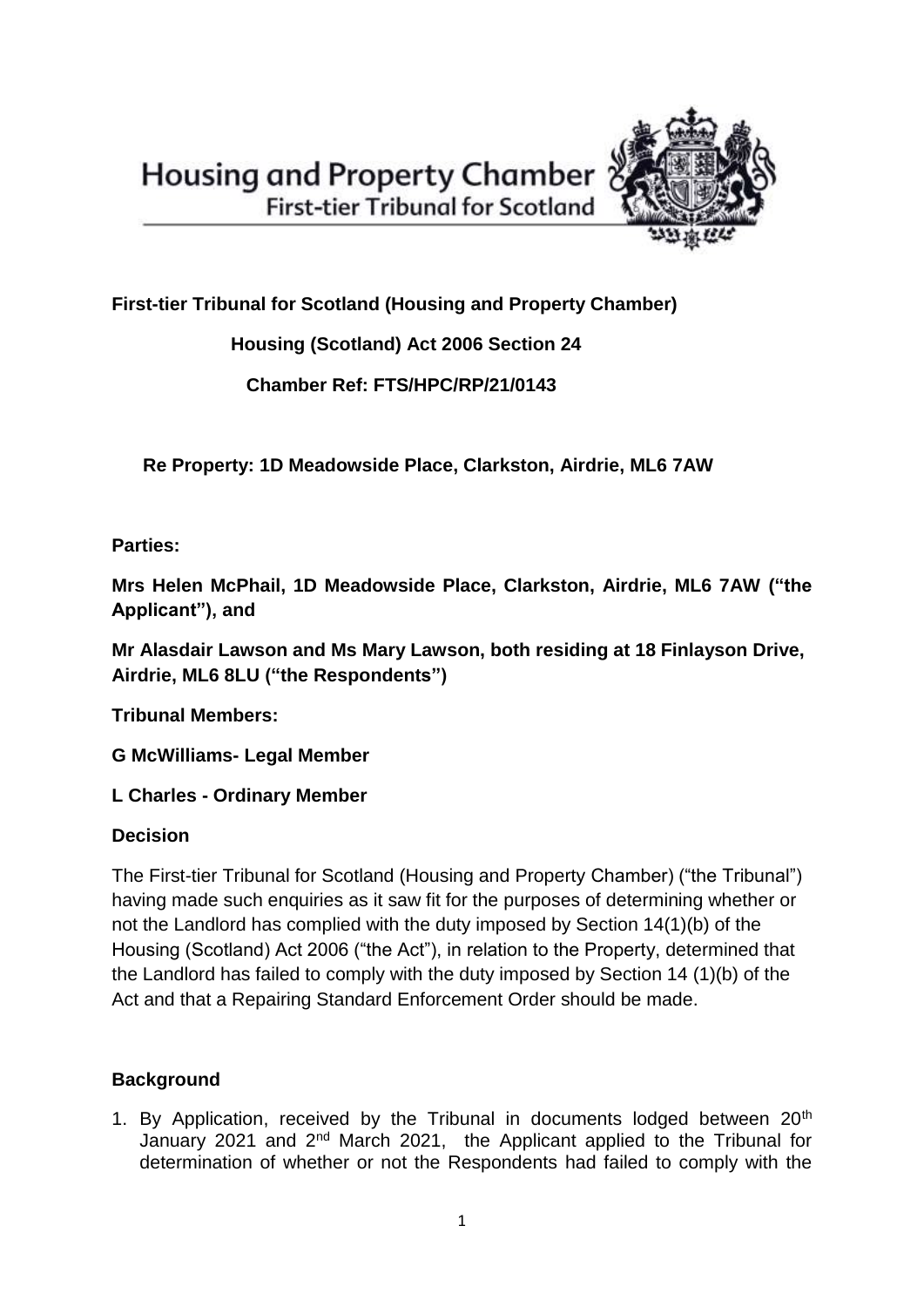duties imposed by Section 14 (1)(b) of the Housing (Scotland) Act 2006 ("the 2006 Act").

## **Case Management Discussions**

2. A Case Management Discussion ("CMD") proceeded remotely by telephone conference call on 26<sup>th</sup> April 2021. Reference is made to the Notes on the CMD and Notice of Directions, both dated 26<sup>th</sup> April 2021.

## **Inspection**

- 3. The Tribunal Members inspected the Property on 23<sup>rd</sup> September 2021. The Applicant, Mrs McPhail, was present and represented by her daughter, Ms L Finlay. The Respondent Mr Lawson attended.
- 4. A Schedule of Photographs, taken at the Inspection, and Summary of the Inspection, is attached to and forms part of this Decision.

## **Hearing**

- 5. Following the Inspection, the Tribunal held a Hearing which proceeded remotely by telephone conference call on 30<sup>th</sup> September 2021. Mrs McPhail, Ms Finlay and Mr and Mrs Lawson attended.
- 6. The Tribunal considered all of the evidence it had obtained at the Inspection and noted at the Hearing.
- 7. The Repairing Standard is set out in Section 13 of the Housing (Scotland) Act 2006, as amended ("the 2006 Act"):
- (1) A property (house) meets the Repairing Standard if:-

(a)The house is wind and watertight and in all other respects reasonably fit for human habitation,

(b)The structure and exterior of the house (including drains, gutters and external pipes) are in a reasonable state of repair and in proper working order,

(c) The installations in the house for the supply of water, gas and electricity and for sanitation, space heating and heating water are in a reasonable state of repair and in proper working order,

(d) Any fixtures, fittings and appliances provided by the landlord under the tenancy are in a reasonable state of repair and in proper working order,

(e) Any furnishings provided by the landlord under the tenancy are capable of being used safely for the purpose for which they are designed,

(f) The house has satisfactory provision for detecting fires and for giving warning in the event of fire or suspected fire,

(g) The house has satisfactory provision for giving warning if carbon monoxide is present in a concentration that is hazardous to health.

(h) The house meets the tolerable standard.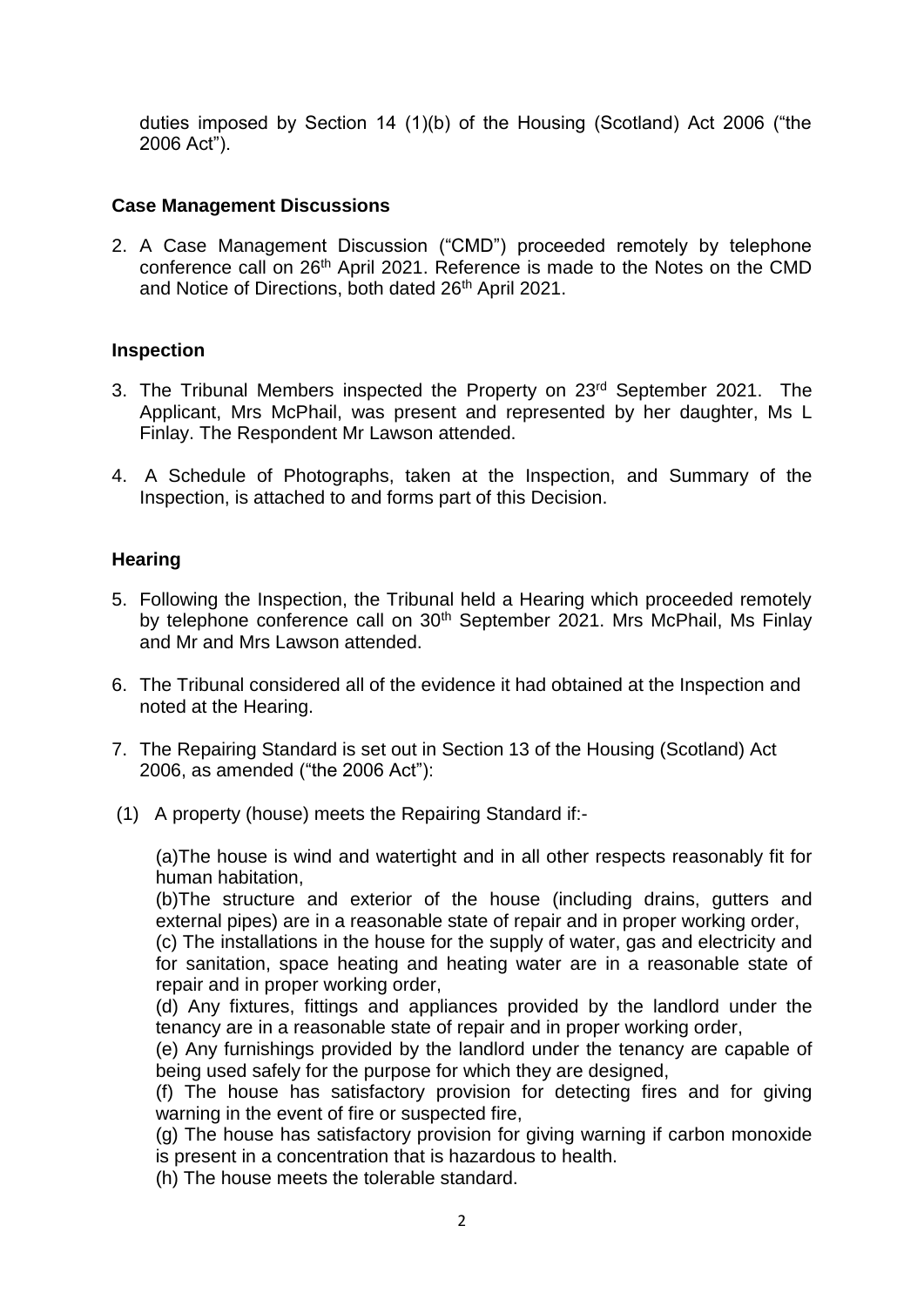## **Findings in Fact and Law**

- 8. Having considered all of the oral and documentary evidence the Tribunal made the following findings in fact and law:
	- : i) The Property is a three-bedroomed first floor flat floor in a three-storey block of flats within the Clarkston area in Airdrie. The Property comprises of a close entrance, living room, three bedrooms, kitchen, WC/bathroom and storage room.
	- ii) A new handle has been fitted to the veranda door in the living room and the original lock and key has been cleaned and refitted. The door's multi point locking system is not operational and the door is only secured by a single lock. The seal around the veranda door is original, from the date of installation of the windows in the Property, in 1989, and it is now dry and brittle and the veranda door is draughty. A secondary seal has been fitted but it is no longer effective. A new multi-locking system and new seal require to be fitted to ensure that the Property meets the Repairing Standard, in terms of Section 13 (1) (a) of the 2006 Act..
	- iii) The living room front window is difficult to open, the handle sticks and the safety lock does not open without effort. The seal around the window is original and it is now dry and brittle and the window is draughty. There is water ingress at this window. A new seal requires to be fitted, and the safety lock and window handle have to be repaired or replaced to ensure that the Property meets the Repairing Standard, in terms of Section 13 (1) (a) of the 2006 Act..
	- iv) The living room side window handle is difficult to open and the handle sticks. The seal around the window is original and it is now dry and brittle and the window is draughty. There is also water ingress at this window. A new seal requires to be fitted, and the window handle has to be repaired or replaced to ensure that the Property meets the Repairing Standard, in terms of Section 13 (1) (a) of the 2006 Act..
	- v) The kitchen window handle is difficult to open and the handle sticks. The seal around the window is original and it is now dry and brittle and the window is draughty. There is also water ingress at this window. A new seal requires to be fitted, and the window handle has to be repaired or replaced to ensure that the Property meets the Repairing Standard, in terms of Section 13 (1) (a) of the 2006 Act..
	- vi) The seal around the window in the first bedroom is original and it is now dry, brittle and draughty. There is also water ingress at this window. The window handle is difficult to open and the handle sticks. A new seal requires to be fitted, and the window handle has to be repaired or replaced to ensure that the Property meets the Repairing Standard, in terms of Section 13 (1) (a) of the 2006 Act..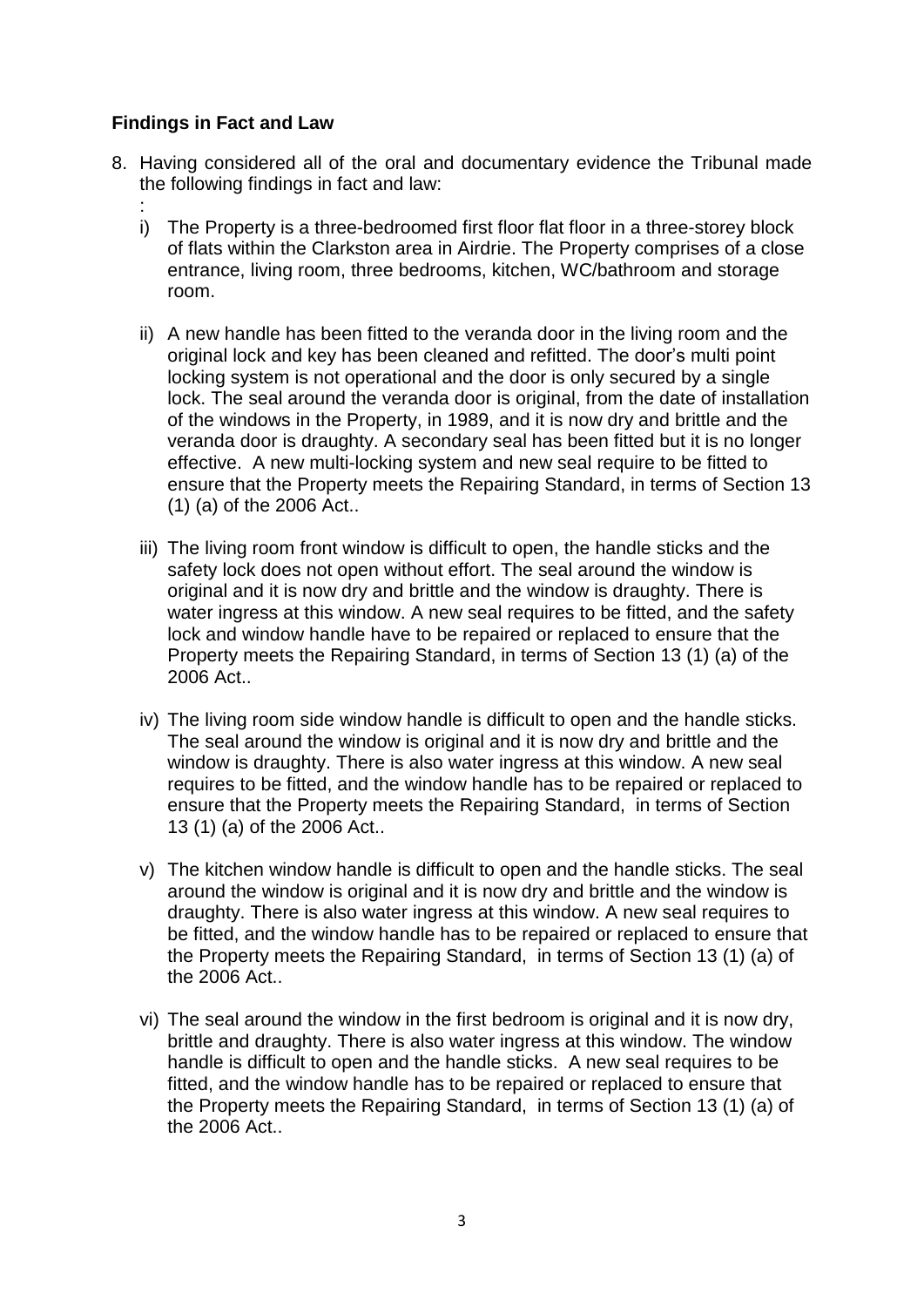- vii) The second bedroom window handle is difficult to open and the handle sticks. The glazed units are misty. The seal around the window is original and it is now dry and brittle and the window is draughty. There is also water ingress at this window. The glazed units have to be replaced, and new seals fitted and the window handle has to be repaired or replaced to ensure that the Property meets the Repairing Standard, in terms of Section 13 (1) (a) of the 2006 Act.
- viii)The third bedroom window handle is difficult to open and the handle sticks. The seal around the window is original and it is now dry and brittle and the window is draughty. There is also water ingress at this window. A new seal requires to be fitted, and the window handle has to be repaired or replaced to ensure that the Property meets the Repairing Standard in terms of Section 13 (1) (a) of the 2006 Act.
- ix) The UPVC front door is ill-fitting and its facia is broken and coming away from the door surround. The door requires to be refitted/adjusted and the facia has to be replaced to ensure that the Property meets the Repairing Standard, in terms of Section 13 (1) (a) of the 2006 Act.
- x) There is no heat detector and CO monitor in the kitchen and no smoke detector in the hallway. A hardwired or wireless interlinked heat detector requires to be installed in the kitchen and a hardwired or wireless interlinked smoke detector has to be fitted in the hallway to ensure that the Property meets the Repairing Standard, in terms of Section 13 (1) (f) and (g) of the 2006 Act..

# **Decision**

- 9. The Tribunal found, on a balance of probabilities, that the defects in the windows in the living room, kitchen and bedrooms, and the front door, and the lack of heat and smoke detectors, in the kitchen and hallway respectively, and the absence of a CO monitor in the former, had been established. The defects, and lack of detectors and monitor, were visible at the Inspection and agreed by Mr Lawson at the Inspection and Hearing. The Tribunal considered whether or not the defects, and lack of detectors and monitor, brought the Property below the Repairing Standard in terms of the provisions of the 2006 Act. Having considered all of the evidence and submissions the Tribunal found, on a balance of probabilities, that the Property is not wind and watertight and in all other respects reasonably fit for human habitation, and does not have satisfactory provision for detecting fires and for giving warning in the event of fire or suspected fire and if carbon monoxide is present in a concentration that is hazardous to health.
- 10.The Tribunal accordingly determined that the Respondent has failed to comply with the duties imposed by Section 14(1)(b) of the Act given the defects in the windows in the living room, kitchen and bedrooms, and the front door, and the lack of heat and smoke detectors, in the kitchen and hallway respectively, and the absence of a CO monitor in the former.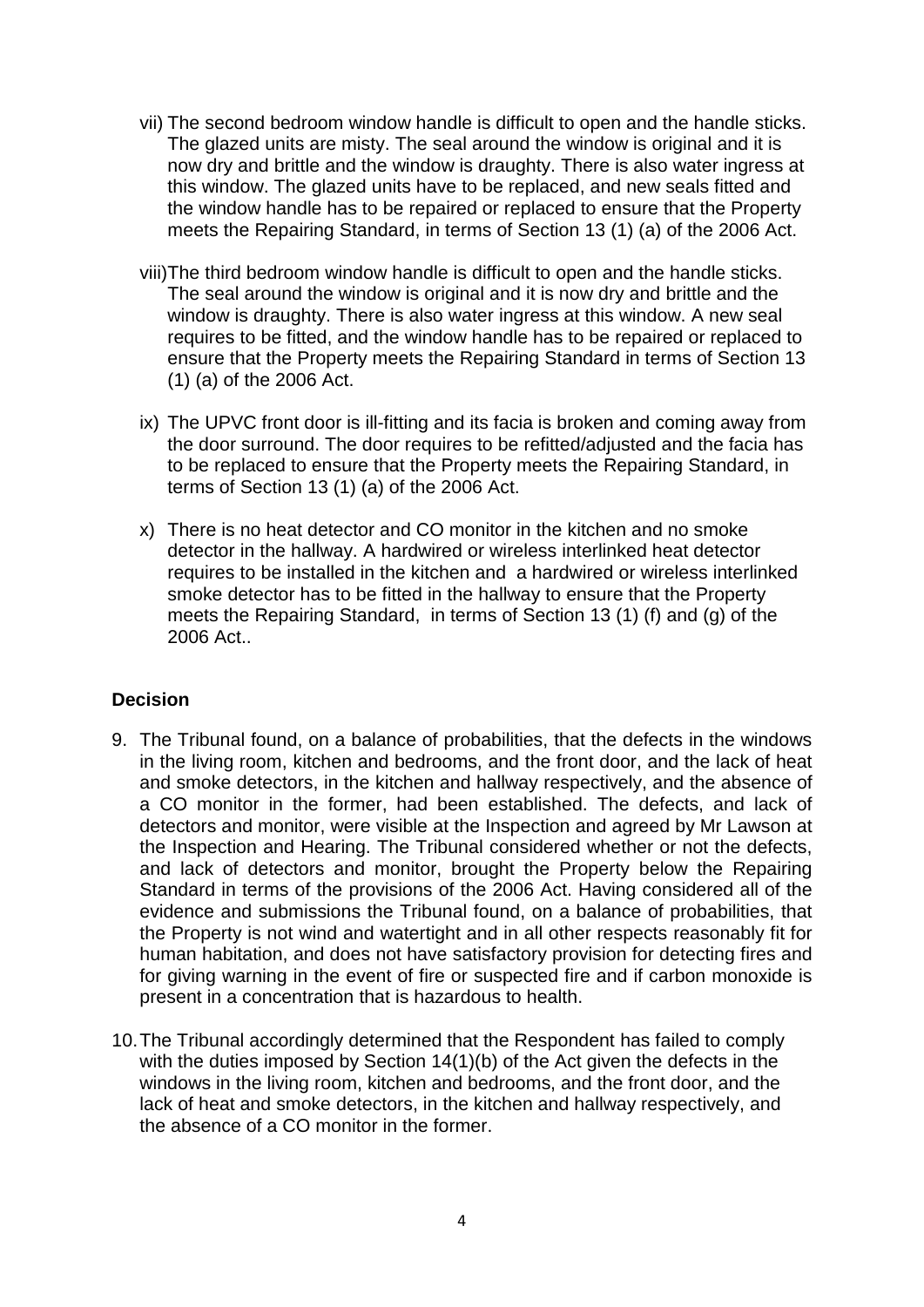- 11.The Tribunal proceeded to make a Repairing Standard Enforcement Order ("RSEO"), as required by Sections 24 (1) and 24 (2) of the 2006 Act, in the following terms:
	- **a) The Respondent has to carry out such works as are required to ensure that the Property is wind and watertight and in all other respects reasonably fit for human habitation, all in terms of Section 13(1)(a) of the 2006 Act. Specifically the Respondent has to instruct a window and door specialist to:**
		- **i) repair or replace the seals and handles in and on both windows in the living room and in and on the windows in the kitchen and in each of the three bedrooms, and storage room, in the Property, and**
		- **ii) replace the sealed glazed units in the veranda door in the living room and in the second bedroom; and**
		- **iii) carry out such works as are necessary to ensure that all windows in the rooms in the Property are free from mist between their glazed units.**
		- **iv) replace the locking mechanism in the veranda door in the living room in the Property, and**
		- **v) repair or replace the safety lock in the front window in the living room in the Property, and**
		- **vi) refit/adjust the UPVC front door and replace the facia surrounding that door.**
		- **vii) Provide a full report, and invoice, in respect of the above works.**
	- **b) The Respondent has also to carry out such works as are required to ensure that the Property has satisfactory provision for detecting fires and for giving warning in the event of fire or suspected fire and if carbon monoxide is present in a concentration that is hazardous to health, all in terms of Section 13 (1) (f) and (g) of the 2006 Act. Specifically the Respondent has to:**
		- **i) install a heat detector and CO monitor in the kitchen, which comply with current health and safety guidelines ; and**
		- **ii) install a smoke detector in the hallway, which complies with current health and safety guidelines**
	- **c) In view of the nature of the failure to meet the Repairing Standard as defined in the 2006 Act, and the extent of the remedial works which require to be carried out, the Tribunal determined that the RSEO requires to be complied with by 30th November 2021. Mr Lawson agreed that he should be able to have the works, identified in the RSEO, carried out by that date.**